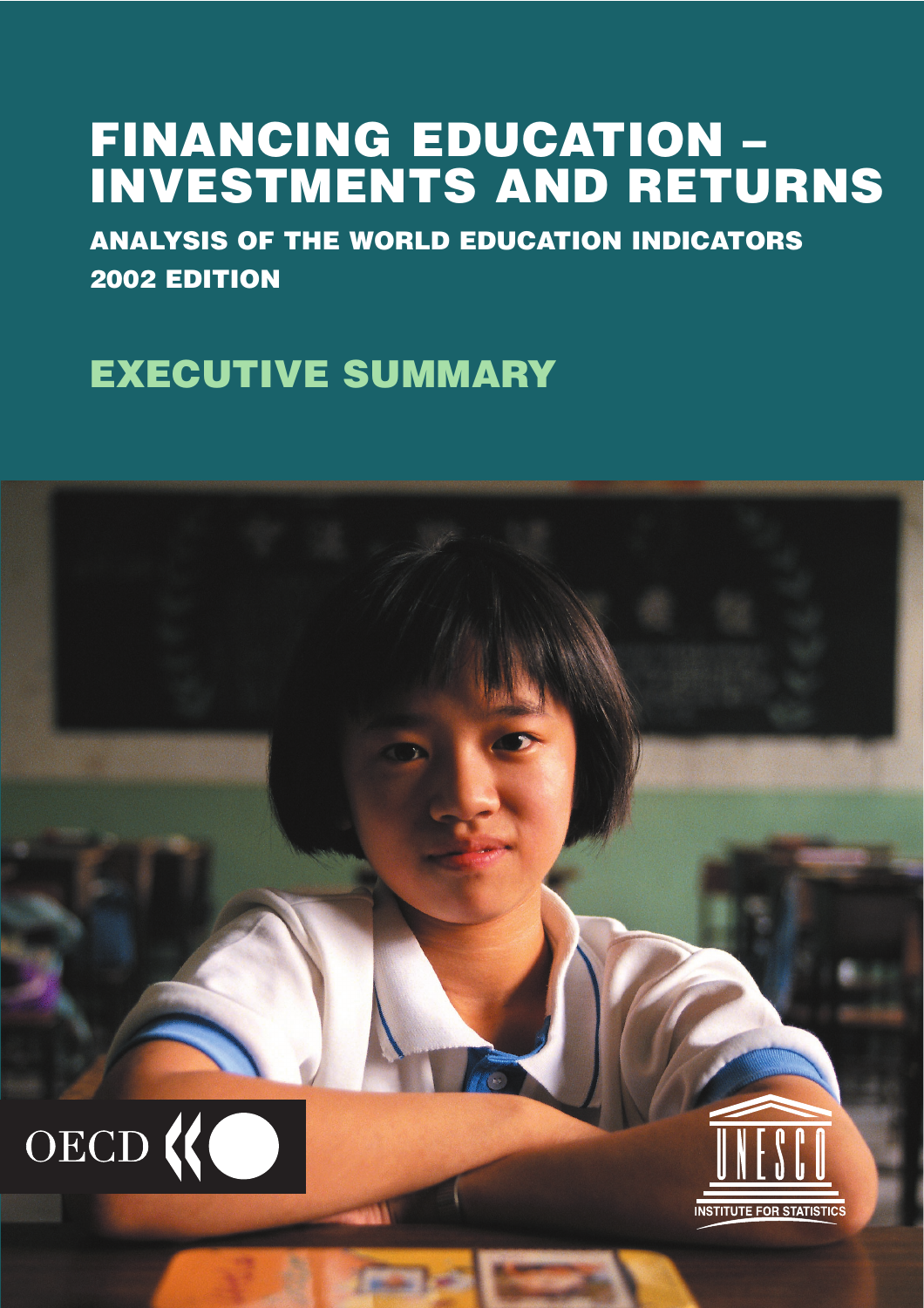# **FINANCING EDUCATION – INVESTMENTS AND RETURNS**

# **ANALYSIS OF THE WORLD EDUCATION INDICATORS**

# **2002 EDITION**

# **EXECUTIVE SUMMARY**

**UNESCO INSTITUTE FOR STATISTICS**

**ORGANISATION FOR ECONOMIC CO-OPERATION AND DEVELOPMENT**

**WORLD EDUCATION INDICATORS PROGRAMME**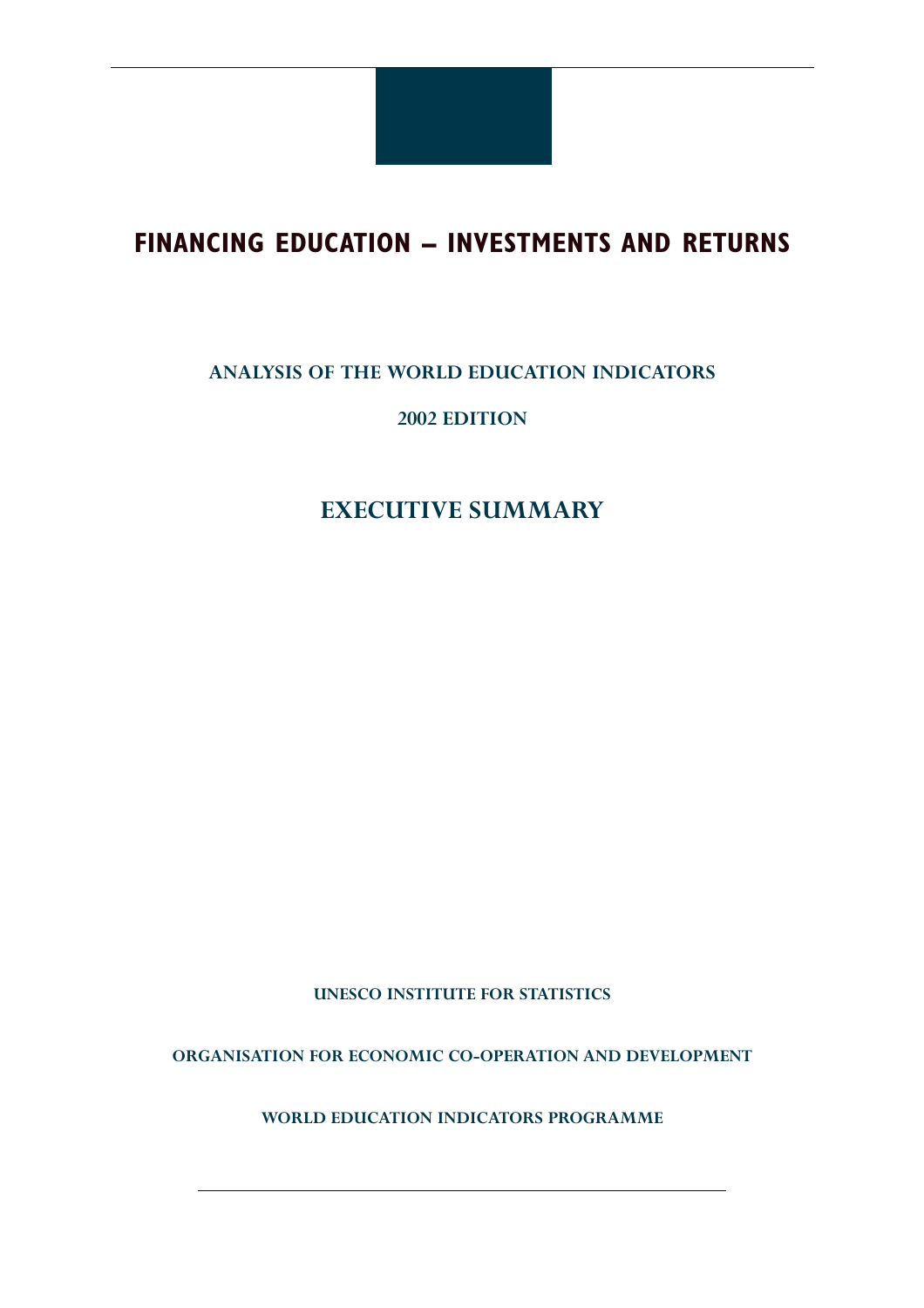The constitution of the United Nations Educational, Scientific and Cultural Organization (UNESCO) was adopted by 20 countries at the London Conference in November 1945 and entered into effect on November 4, 1946. The Organization currently has 188 Member States.

The main objective of UNESCO is to contribute to peace and security in the world by promoting collaboration among nations through education, science, culture and communication in order to foster universal respect for justice, the rule of law, and the human rights and fundamental freedoms that are affirmed for the peoples of the world, without distinction of race, sex, language or religion, by the Charter of the United Nations.

To fulfill its mandate, UNESCO performs five principal functions: 1) prospective studies on education, science, culture and communication for tomorrow's world; 2) the advancement, transfer and sharing of knowledge through research, training and teaching activities; 3) standard-setting actions for the preparation and adoption of internal instruments and statutory recommendations; 4) expertise through technical co-operation to Member States for their development policies and projects; and 5) the exchange of specialized information.

UNESCO is headquartered in Paris, France.

#### **The UNESCO Institute for Statistics**

The UNESCO Institute for Statistics (UIS) is the statistical office of UNESCO and is the UN depository for global statistics in the fields of education, science and technology, culture and communication.

UIS was established in 1999. It was created to improve UNESCO's statistical programme and to develop and deliver the timely, accurate and policy-relevant statistics needed in today's increasingly complex and rapidly changing social, political and economic environments.

UIS is based in Montréal, Canada.

### **Organisation for Economic Co-operation and Development**

Pursuant to Article 1 of the Convention signed in Paris on December 14, 1960, and which came into force on September 30, 1961, the Organisation for Economic Co-operation and Development (OECD) shall promote policies designed to:

- achieve the highest sustainable economic growth and employment and a rising standard of living in Member countries, while maintaining financial stability, and thus to contribute to the development of the world economy;
- contribute to sound economic expansion in Member as well as non-member countries in the process of economic development; and
- contribute to the expansion of world trade on a multilateral, non-discriminatory basis in accordance with international obligations.

The original Member countries of the OECD are Austria, Belgium, Canada, Denmark, France, Germany, Greece, Iceland, Ireland, Italy, Luxembourg, the Netherlands, Norway, Portugal, Spain, Sweden, Switzerland, Turkey, the United Kingdom and the United States.The following countries became Members subsequently through accession at the dates indicated hereafter: Japan (April 28, 1964), Finland (January 28, 1969), Australia (June 7, 1971), New Zealand (May 29, 1973), Mexico (May 18, 1994), the Czech Republic (December 21, 1995), Hungary (May 7, 1996), Poland (November 22, 1996), Korea (December 12, 1996) and the Slovak Republic (December 14, 2000). The Commission of the European Communities takes part in the work of the OECD (Article 13 of the OECD Convention).

#### Photo credit: Corbis Paris.

#### Copyright UNESCO-UIS/OECD 2003

Permission to reproduce a portion of this work for non-commercial purposes or classroom use should be obtained through the *Centre français d'exploitation du droit de copie* (CFC), 20, rue des Grands-Augustins, 75006 Paris, France, tel. (33-1) 44 07 47 70, fax (33-1) 46 34 67 19, for every country except the United States. In the United States, permission should be obtained through the Copyright Clearance Center, Customer Service, (508) 750-8400, 222 Rosewood Drive, Danvers, MA 01923, USA, or CCC Online (*www.copyright.com*). All other applications for permission to reproduce or translate all or part of this book should be made to OECD Publications, 2, rue André-Pascal, 75775 Paris Cedex 16, France or UNESCO Publishing, Editorial and Rights Division, 7, place de Fontenoy, 75352 Paris 07 SP or 1, rue Miollis, 75732 Paris Cedex 15, France. Fax: (33-1) 45 68 57 39.Tel. (33-1) 45 68 49 92. Email: *p.almeida@unesco.org*

*The designations employed and the presentation of material throughout this publication do not imply the expression of any opinion whatsoever on the part of UNESCO and OECD concerning the legal status of any country, territory, city or area or of its authorities, or the delimitation of its frontiers or boundaries.*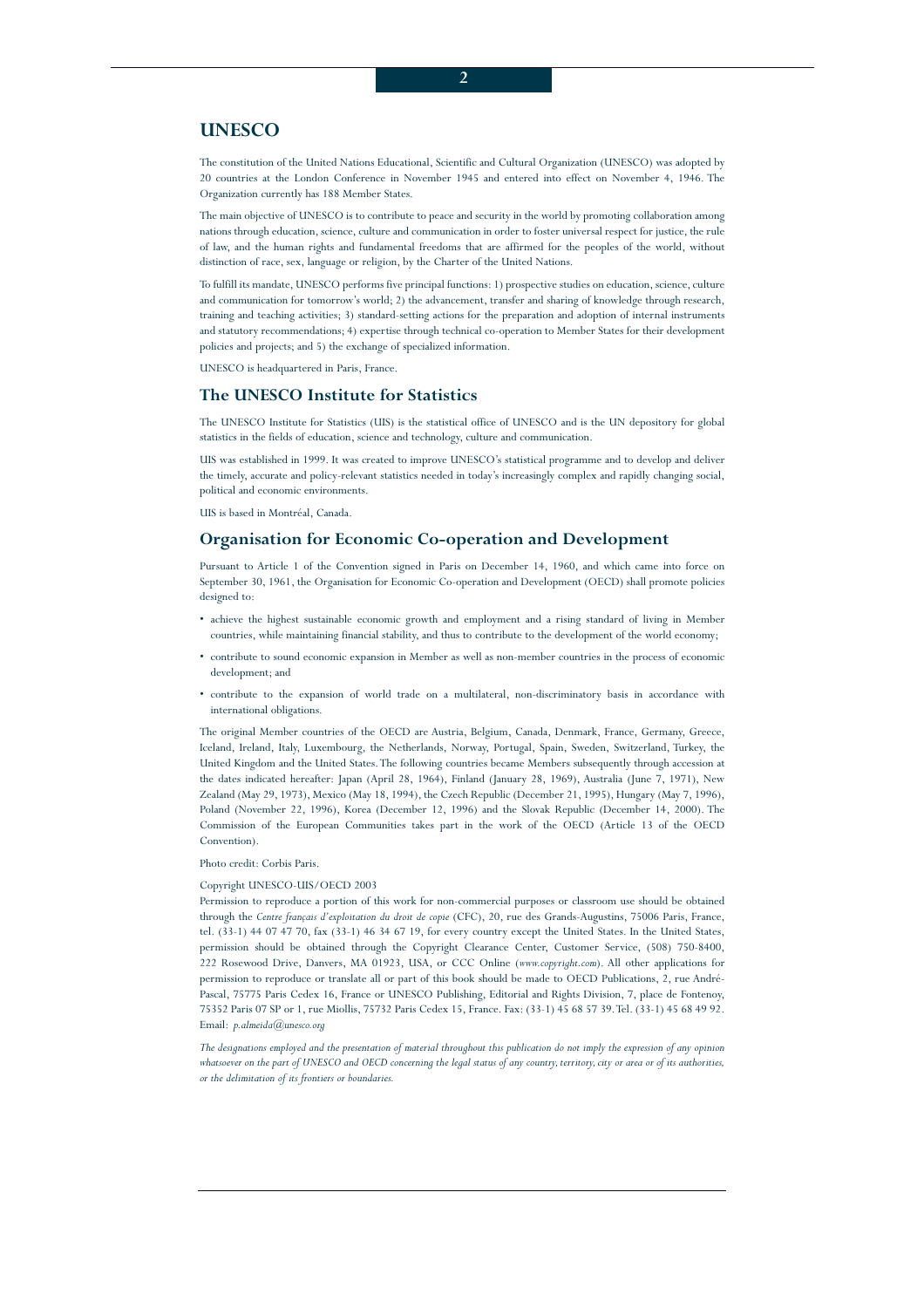# **FINANCING EDUCATION – INVESTMENTS AND RETURNS**

### **ANALYSIS OF THE WORLD EDUCATION INDICATORS 2002 EDITION**

*Financing Education – Investments and Returns* is the third in a series of publications that seeks to analyse the education indicators developed through the OECD/UNESCO World Education Indicators (WEI) programme. *Financing Education* examines both the investments and returns to education and human capital. It begins by looking at the results of a specially commissioned study of the impact of human capital on economic growth in WEI countries which shows new findings relative to those found in studies of OECD Member States. It also sets out the context for trends in educational attainment as well as current levels and future prospects of educational participation and expenditure in WEI countries.

The report addresses the financing of education systems by examining spending and investment strategies in WEI countries from both public and private perspectives. It looks at the rationale for public spending, how public resources are distributed across levels of education and the role of the private sector both as a provider of educational services and a source of educational expenditure. A national statistical profile that sets out selected contextual and finance indicators against both OECD and WEI benchmarks, together with a comprehensive statistical annex covering both WEI and OECD countries, complements the analysis.

The countries participating in the OECD/UNESCO WEI programme are: Argentina, Brazil, Chile, China, Egypt, India, Indonesia, Jamaica, Jordan, Malaysia, Paraguay, Peru, the Philippines, the Russian Federation, Sri Lanka, Thailand,Tunisia, Uruguay and Zimbabwe.

For more information or to purchase the full report, please contact:

*www.unesco.org/publications www.oecd.org/bookshop* UNESCO Publishing OECD Publications 7, place de Fontenoy 2, rue André-Pascal 75352 PARIS 07 SP 75775 PARIS Cedex 16 France France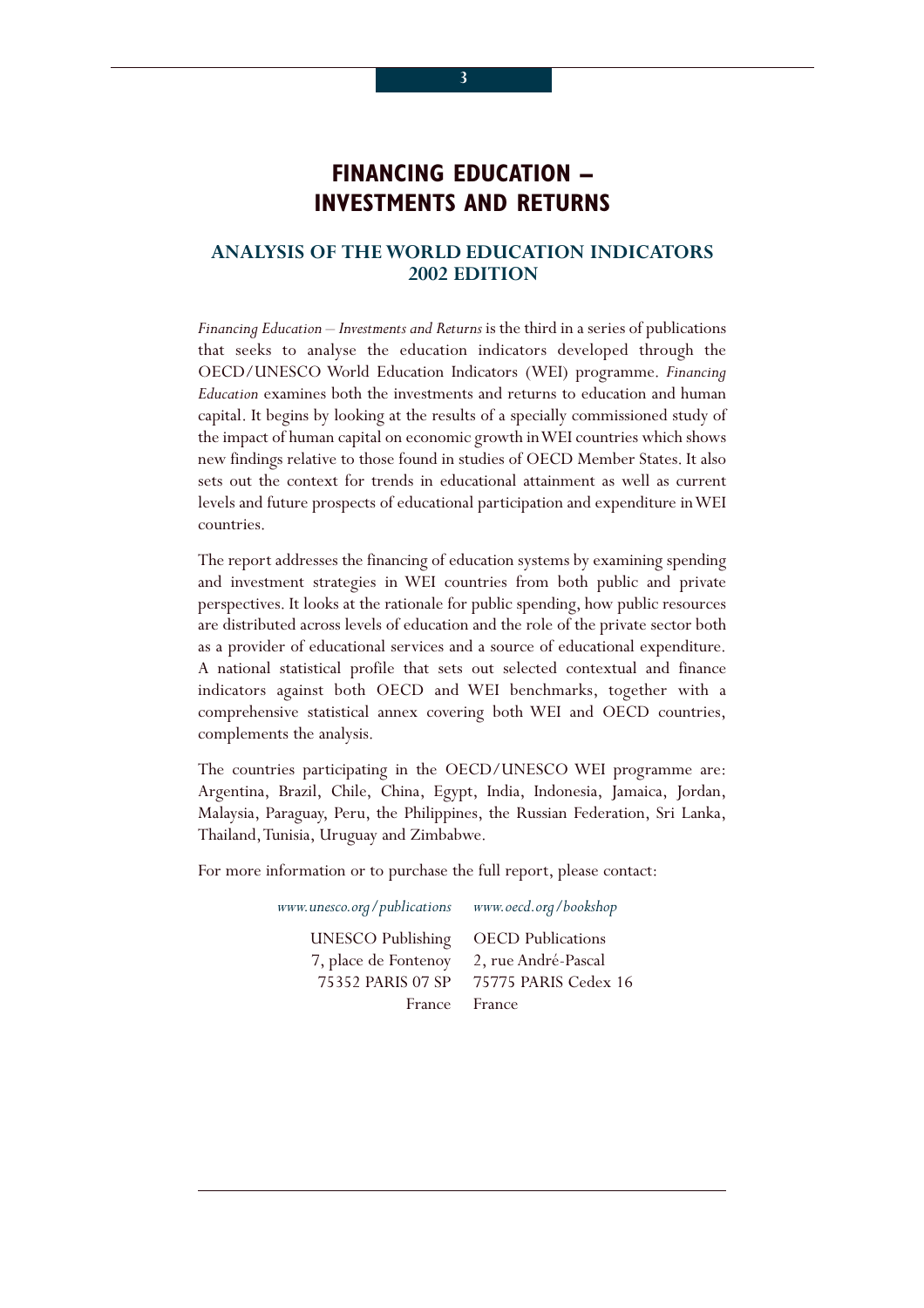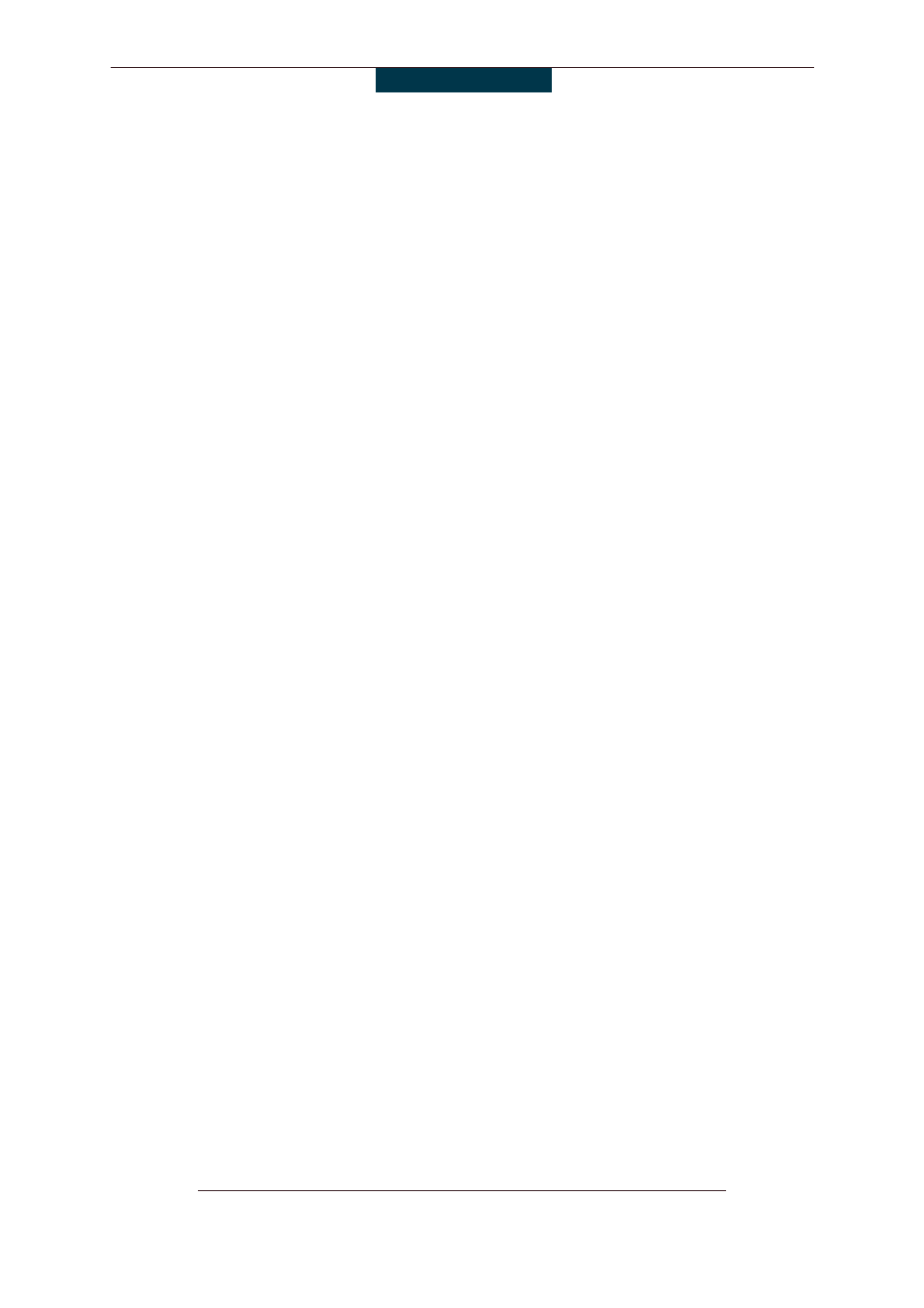# **EXECUTIVE SUMMARY**

Fuelled by an historic convergence of globalization, knowledge-driven economies, human rights-based development and demographic trends, the recognition of the key role of education is growing in countries around the world. These developments are particularly relevant for those countries participating in the OECD/UNESCO World Education Indicators (WEI) programme.

It has become clear that educational attainment is not only vital to the economic well-being of individuals but also for that of nations. Access to and completion of education is a key determinant in the accumulation of human capital and economic growth. Educational outcomes also extend beyond individual and national income. Education is a force that develops well-rounded and engaged citizens, and builds more cohesive and participatory societies.

Meanwhile, demands for educational opportunities are growing across WEI countries – participation in post-compulsory education has been increasing steadily due to population growth, higher rates of primary school completion and recognition of the positive gains to be realized from progressing to and completing secondary- and tertiary-level programmes.

However, many WEI countries face constraints in meeting the cost of expanding higher levels of educational opportunities. Expanding educational systems appears to imply a proportional increase in resources, but governments are proving increasingly unable to cope with the higher costs.This underscores the importance of policies that allow greater participation in the education process while maintaining equity in the sharing of the costs and benefits of education.

### **THE IMPACT OF EDUCATION ON THE ECONOMIC ACTIVITY OF INDIVIDUALS AND SOCIETIES**

There is now robust evidence that human capital is a key determinant of economic growth and emerging evidence indicates that it is also associated with a wide range of non-economic benefits such as better health and well-being. Investment in human capital, and by implication in education, has thus moved to centre stage in strategies to promote economic prosperity, fuller employment and social cohesion. As a result, education is increasingly considered an investment in the collective future of societies and nations, rather than simply in the future success of individuals.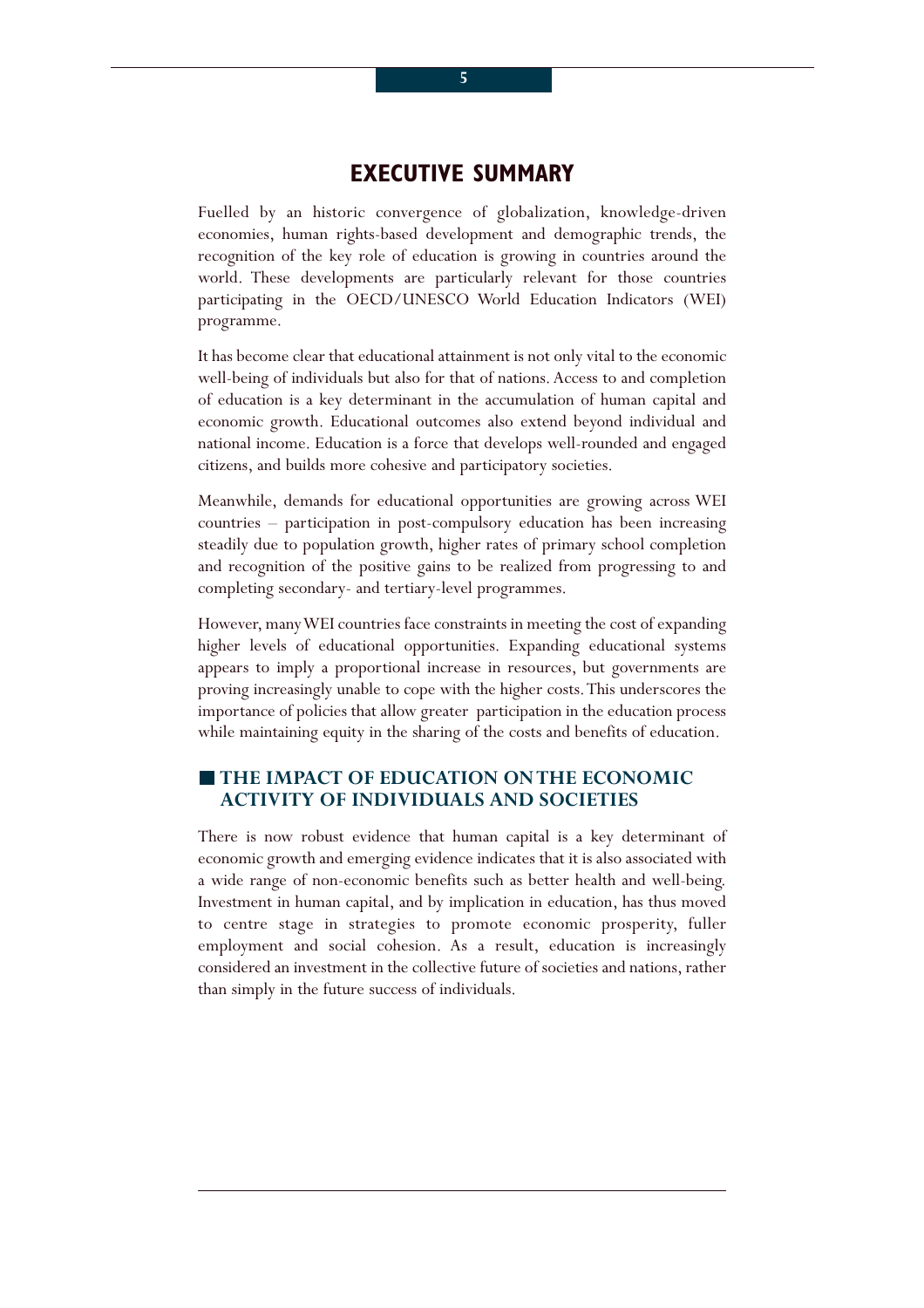However, it takes more than great expectations to achieve the benefits that can flow from greater investment in human capital. It takes a good understanding of the nature and role of human capital and how to design specific measures to enhance its supply. At present, these issues are imperfectly understood and measured in terms of capturing human capital in its various forms, analysing its relationships with individual and social outcomes, and measuring human capital formation, stock and returns.

Until now, it has only been possible to develop limited cross-nationally comparable proxies for human capital – largely in the form of years of initial formal education. Existing cross-national evidence is also only available on attributes that have benefits related to economic activity. Methods must be developed to capture, measure and analyse the relationships between human capital and its full range of impacts on personal, social and economic well-being.

Despite these limitations, it has been possible to bring together crucial evidence on the role of human capital, and thus education, in fostering economic well-being for both individuals and societies in WEI countries.

The evidence shows that better-educated people are more likely to be in work and, if economically active, less likely to be unemployed. In all WEI countries, labour force participation rates increase with the level of education attained by individuals. Better qualifications also attract higher wages for individuals. In some WEI countries, as Figure 1 shows, these wage premiums are very large, reflecting a greater wage spread in the labour market and possibly higher returns to education. One noteworthy pattern is that, while earnings increase with each additional level of education in most countries, attainment of upper secondary and especially tertiary education constitutes an important earnings threshold in Brazil, Chile and Paraguay. For men, the earnings advantage of tertiary compared to upper secondary education ranges from 82 per cent in Indonesia to almost 300 per cent in Paraguay. Overall,WEI countries in Latin America display the largest difference in income by level of education, while those in Asia reflect less variation in earnings relative to education.

One way of assessing the impact of human capital for the collective performance of nations is by measuring the impact of various factors on growth in gross domestic product. GDP alone, or even economic well-being, cannot adequately reflect the full dimensions of human well-being – which include the enjoyment of human rights and civil liberties, good health, a clean environment and personal safety – but the role of economic growth in this equation should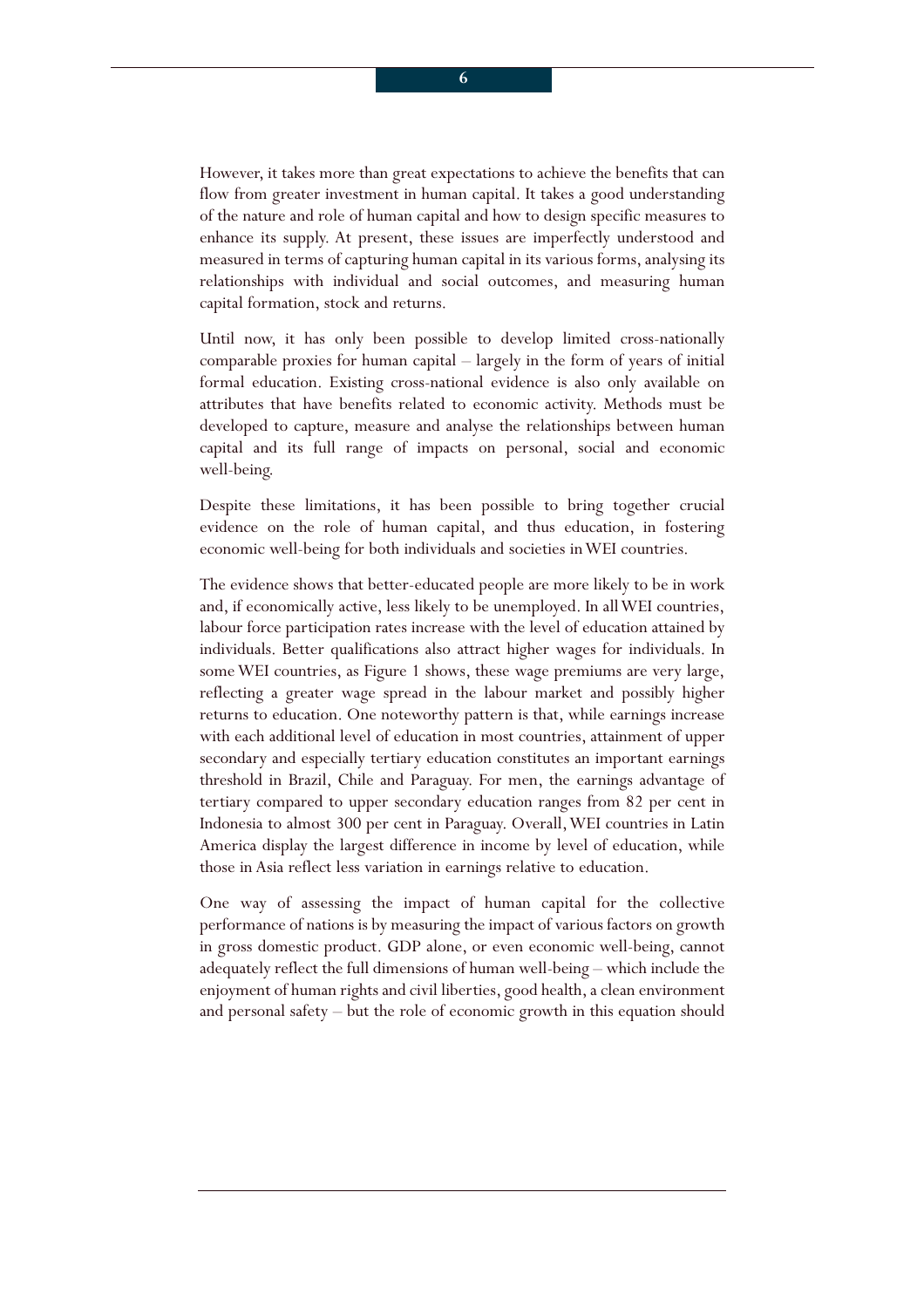not be underestimated. Growth in economic output not only provides the resources for tackling poverty, social exclusion and poor health but also expands the range of human choice. Economic well-being – flowing from economic output – should thus be recognized as an important component of human well-being.

As indicated, GDP has significant limitations as a measure of economic output. It captures current production of those consumption and investment goods and services accounted for in the National Accounts but excludes non-market household activity (such as parenting) and activities such as conservation of natural resources that contribute to future well-being through net additions to the capital stock of society. GDP also includes goods and services which do not contribute to well-being as exemplified by so-called 'regrettables' arising from outcomes such as pollution or crime. Nevertheless, GDP is clearly a significant component of economic well-being and the only one that the report found to be measured reliably across countries and over time.



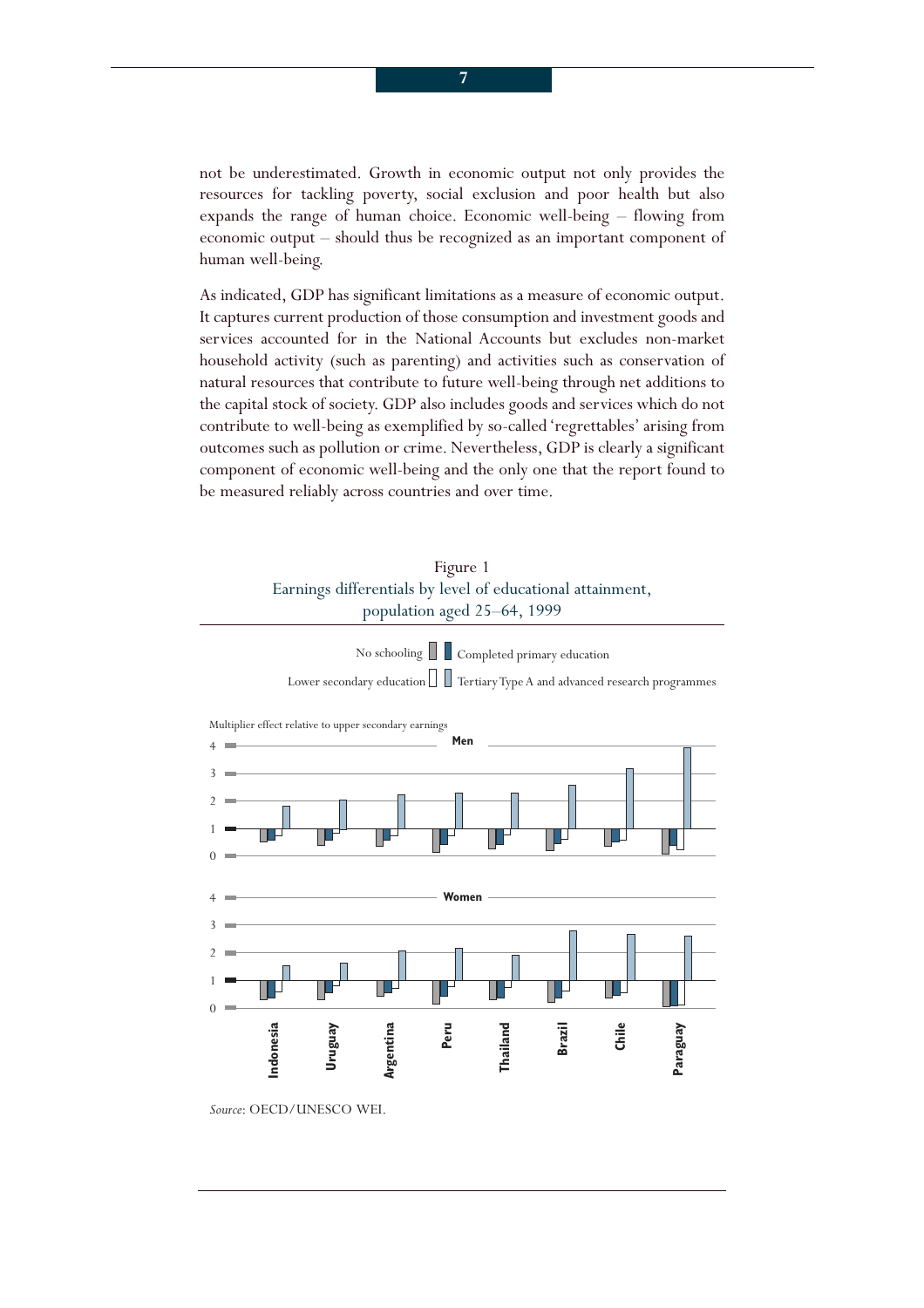The relationship between human capital and economic growth can be assessed through cross-country regressions of data incorporating explanatory variables for physical capital, education, level of income and, in some cases, proxy variables for various social and institutional factors. Some studies have pursued such analyses by including both developing and developed countries. This increases the power of the statistical tests employed because of the greater variation in the posited determinants of growth. However, it also implicitly assumes common determinants of growth in developing and developed countries.This assumption is often difficult to justify.

Thus, the analysis for this report was conducted separately for WEI and OECD countries. The result of the analysis is a consistently strong and positive association between improvements in the stock of human capital and economic growth among WEI countries, an association that is even greater than that observed among OECD countries. On average, improvements in human capital may have accounted for about half a percentage point in the annual growth rates of almost all WEI countries in the 1980s and 1990s compared to previous decades. Among OECD countries, only Greece, Ireland, Italy and Spain attained similar levels. Overall, the results in WEI countries suggest that for every single year the average level of schooling of the adult population is raised, there is a corresponding increase of 3.7 per cent in the long-term economic growth rate.

Over the past two decades the link between human capital and economic growth has been strongest in Argentina, Chile, Jamaica, Malaysia, Peru, the Philippines and Uruguay and, in the 1990s, in Brazil, Indonesia, Thailand and Zimbabwe. The impact of human capital on economic growth has been more limited in Egypt, India and Tunisia which started off with considerably lower levels of educational attainment than these other WEI countries. This pattern may suggest that human capital plays a stronger role in the economic growth process once the level of human capital reaches a critical threshold. In that respect, the strong correlation between schooling and growth performance in Argentina, Chile, Malaysia and Uruguay suggests that high levels of upper secondary and tertiary attainment are important for human capital to translate into steady growth.

A comparison of economic growth patterns between WEI and OECD countries, or between WEI countries at different stages of industrialization, further suggests that, while financial capital investment is most strongly associated with growth at early stages of industrialization, the role of human capital increases with industrial development and overall level of educational attainment and eventually becomes the strongest driver of economic growth.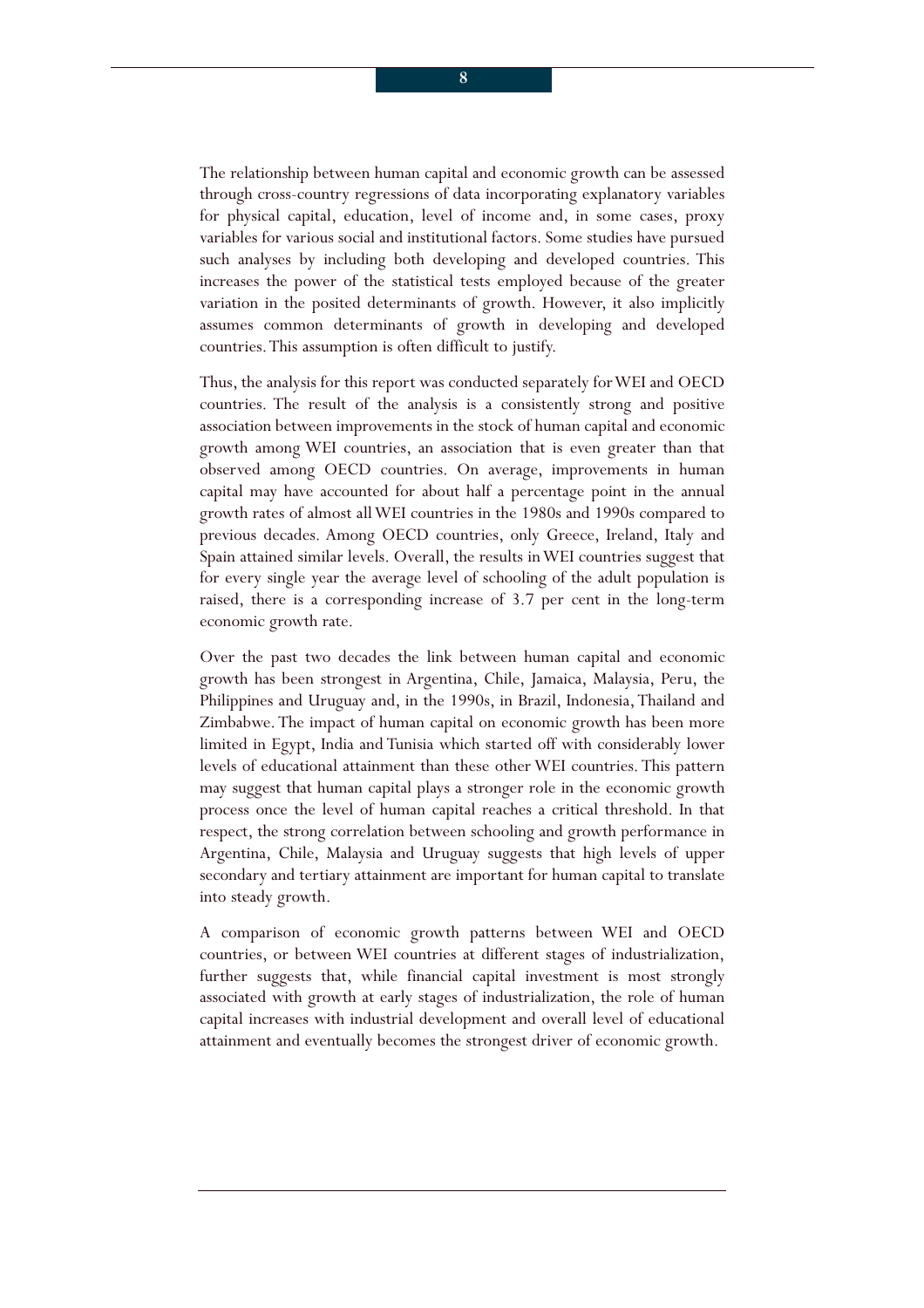



*Source*: Ben Abdallah and OECD/EDU-IA, 2002.

### **PREPARED FOR THE FUTURE?**

As WEI countries move towards 'knowledge-based' economies, the importance of human capital will continue to grow. In the foreseeable future, workers who create and use knowledge to add new value to products and services will be a prominent and perhaps the dominant group in the workforce of some WEI countries. These 'knowledge workers' will be found across economic sectors – from information technology to agriculture – and across occupations – from computer programmers to teachers.They will have a high degree of upward mobility because knowledge is potentially available to everyone.Their work will be increasingly borderless because knowledge travels even more effortlessly than money.

**9**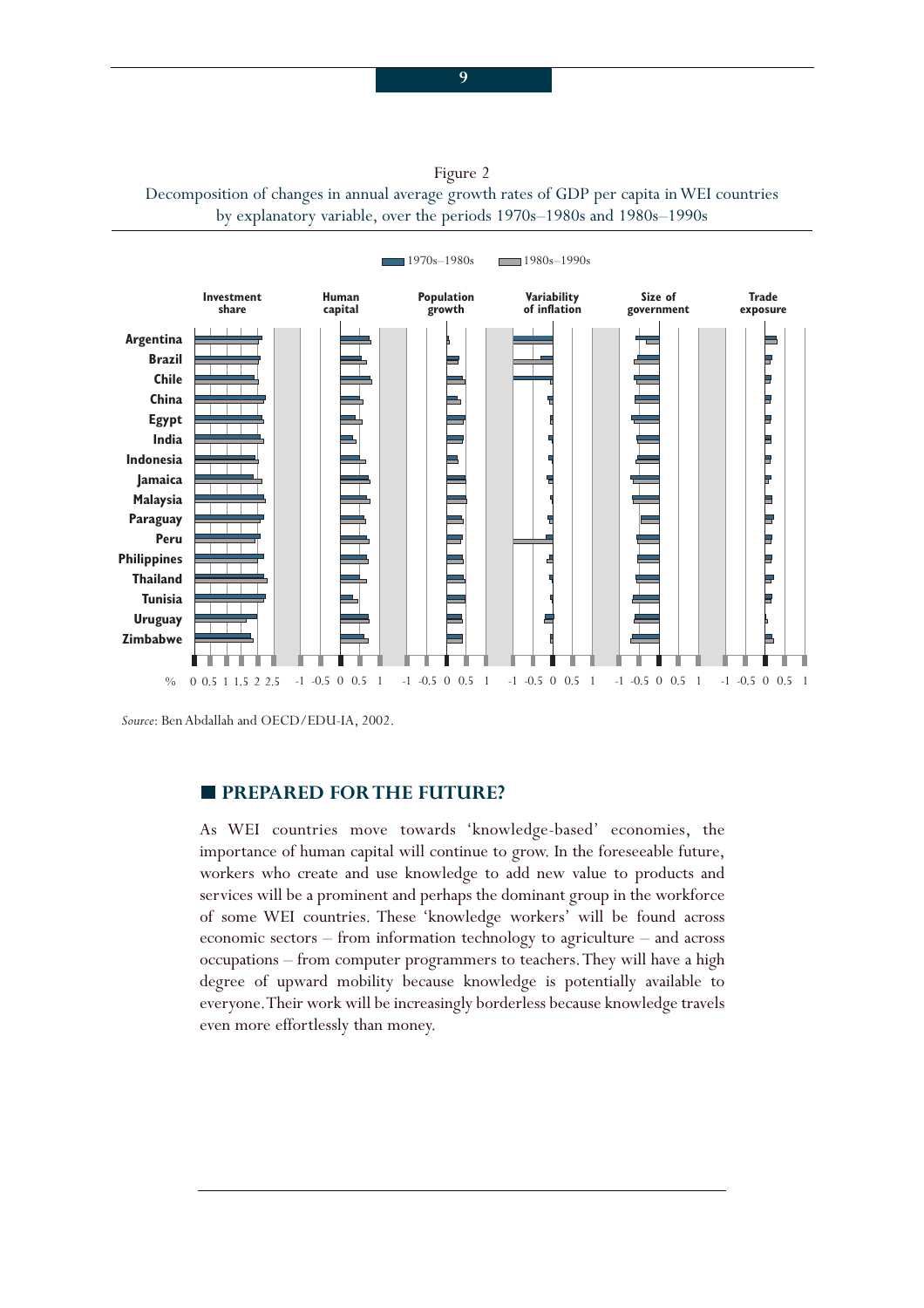Some forecasts suggest that by 2020 – about the time it would take for current school reform to show its effects in the labour market – manufacturing output in many of the WEI countries will have at least doubled while manufacturing employment will have shrunk, at least in the most economically productive countries, to 10–15 per cent of the total workforce. Manufacturing jobs will increasingly be replaced by knowledge-intensive work with knowledge becoming a key economic resource. Without effective investment in human capital, that resource will be scarce; with effective investment, knowledge can become not only abundant but renewable and self-generating – a distinction that will be critical to future economic prospects.

Are WEI countries prepared for these challenges? One way of examining this question is to look at the current rates of output of educational institutions. WEI countries have achieved significant progress in raising access to and participation in education over the past generation. In Argentina and Brazil, the school expectancy of a 5-year-old child is now around 16 years, about twice the level for adults which reflects the large-scale change that has occurred within a generation. Among WEI countries, seven nations now enrol more than 90 per cent of youths up to age 15 – Argentina, Brazil, Chile, Jamaica, Peru, the Russian Federation and Uruguay. These enrolment rates will spur a significant increase in the availability of human capital in these countries as bettereducated young people join the workforce.

Enrolment patterns, however, provide only part of the picture.The translation of increased access to school into increased availability of human capital depends critically on participation in and the successful completion of higher levels of education. At the upper secondary level, which the first part of the report links strongly to individual economic success, graduation rates range from about 30 per cent of the population of typical graduation age in Indonesia and Tunisia to more than 60 per cent in Jamaica, Jordan, Malaysia and the Philippines. Wide differences can also be observed at the tertiary level. Graduation rates in the Russian Federation reach the OECD benchmark for university-level tertiary programmes at around 27 per cent of the population of typical age. Other WEI countries that display high tertiary graduation rates are Chile, Malaysia and Thailand. By contrast, Brazil, China, Paraguay, Tunisia and Uruguay see barely 10 per cent of their corresponding cohorts graduate from tertiary education.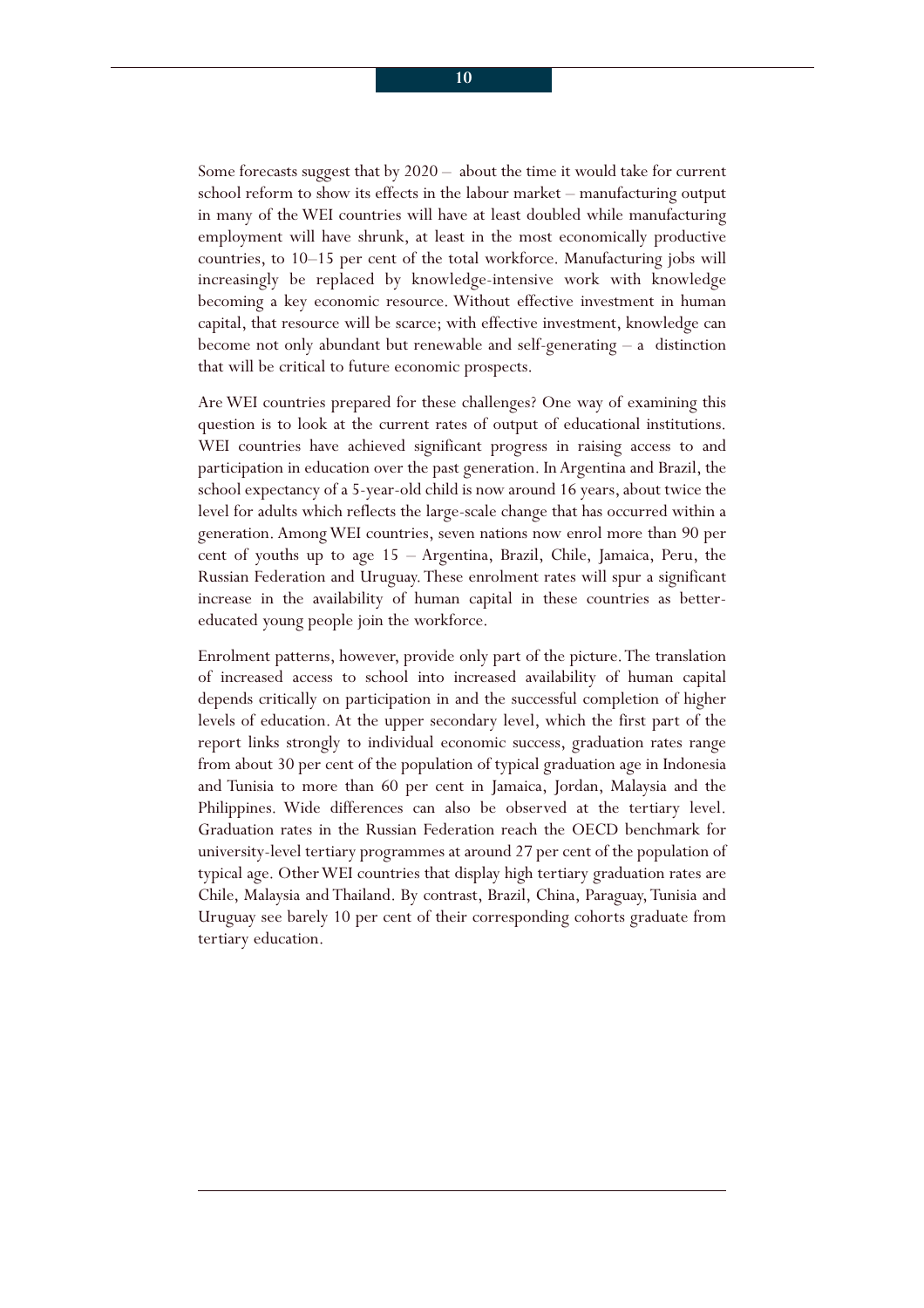Despite significant progress, much more needs to be done in WEI countries in order to attain the educational levels found in most OECD countries. The dramatic gap in the school expectancy of the young and the actual educational attainment of the adult population suggests that efforts to this end will need to go far beyond basic education and target specific skill gaps in the adult workforce.

Shifts in the demographic composition of populations, that many but not all WEI countries will experience in coming decades, will make these challenges even more significant. At one extreme, it is estimated that Paraguay, Malaysia and Jamaica would require additional investments in education amounting respectively to 2.6, 1.6 and 1.0 per cent of their current GDP in order to reach the WEI average for upper-secondary educational participation rates.





*Source*: OECD/UNESCO WEI.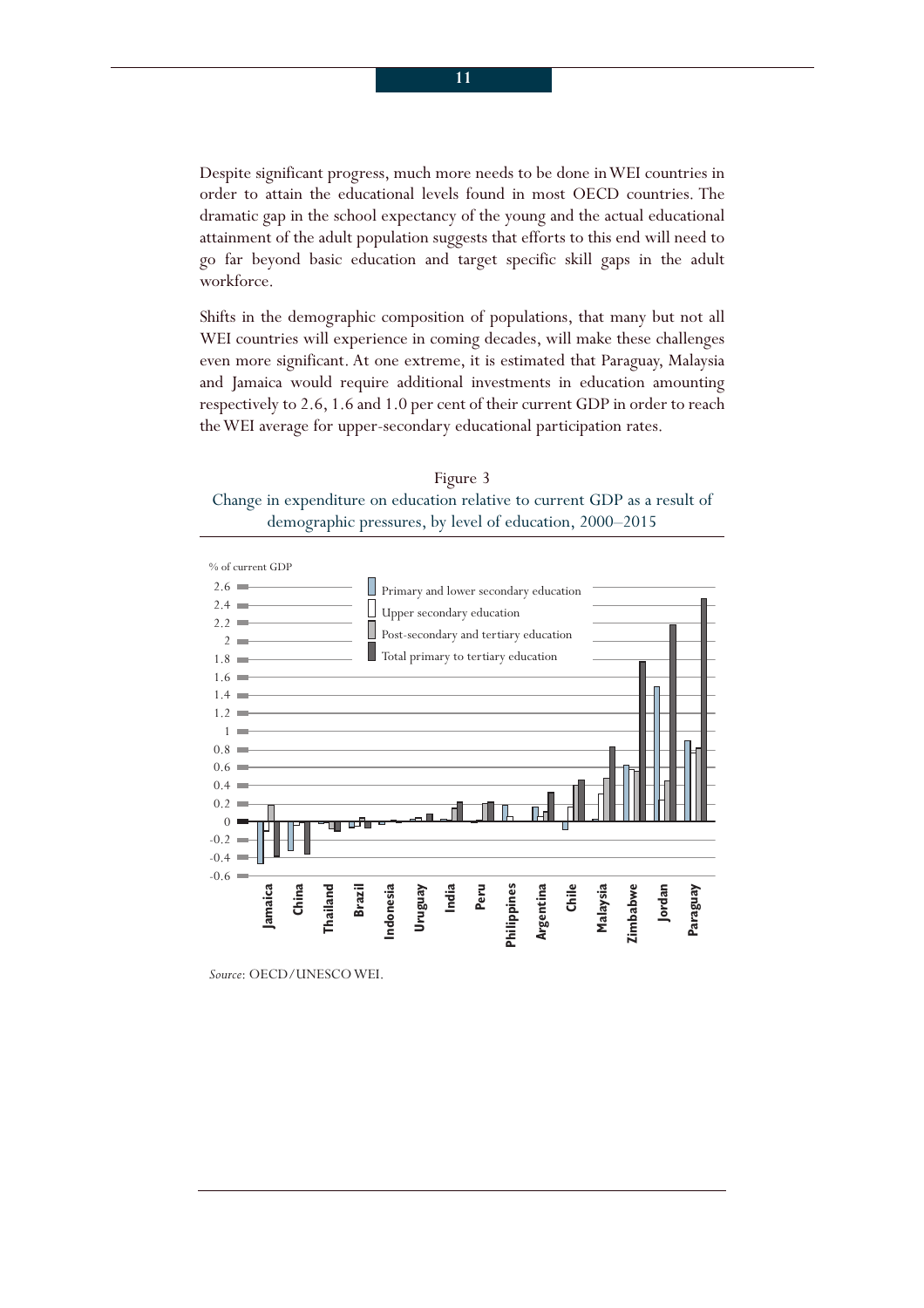### **PROVIDING AND PAYING FOR REQUIRED EDUCATIONAL SERVICES**

The push to extend the coverage and thus the benefits of education carry considerable financial demands. The predominantly middle-income WEI countries have largely met the goal of universal basic education and now seek to widen access to and improve the quality of secondary and tertiary educational programmes. However, many WEI countries face constraints in generating additional public and private resources to meet the high cost of post-compulsory education.

WEI governments are committed to improving educational outcomes but they do so in the context of often highly unequal societies. In fact, inequality in the education system, particularly at post-secondary levels, may actually reinforce broader social inequalities. Some governments have made great efforts to mitigate the effects of poverty and social exclusion through the education system, but many challenges remain.

These challenges include both ensuring that educational opportunities are equitably distributed at all levels of schooling and that the expansion of higher levels of education does not come at the expense of maintaining good-quality primary education. Such challenges must guide investments as they will shape the returns. Economic arguments also suggest that a more equal distribution of educational opportunity helps to sustain economic growth and that investment in universal primary education results in large benefits for society.

The goals of expanding education systems and maintaining equitable access to education are inextricably linked to questions of education finance. How much do countries invest in education? How do governments support schools? What role does the private sector play in the provision of education? How do students and households contribute financially to education? Perhaps, the main question is: who pays for education in WEI countries? In the past decades, some WEI countries have achieved rapid educational progress as a result of proactive but often costly education policies. At the same time, other governments have invested markedly less in education and educational progress has been much slower. The question of whether current funding patterns need to adapt is relevant for both groups of countries.

To weigh these questions, it is necessary to examine the public and private stakeholders involved, the way they share the management and financing of educational institutions, and what constitutes the underlying financing mechanisms.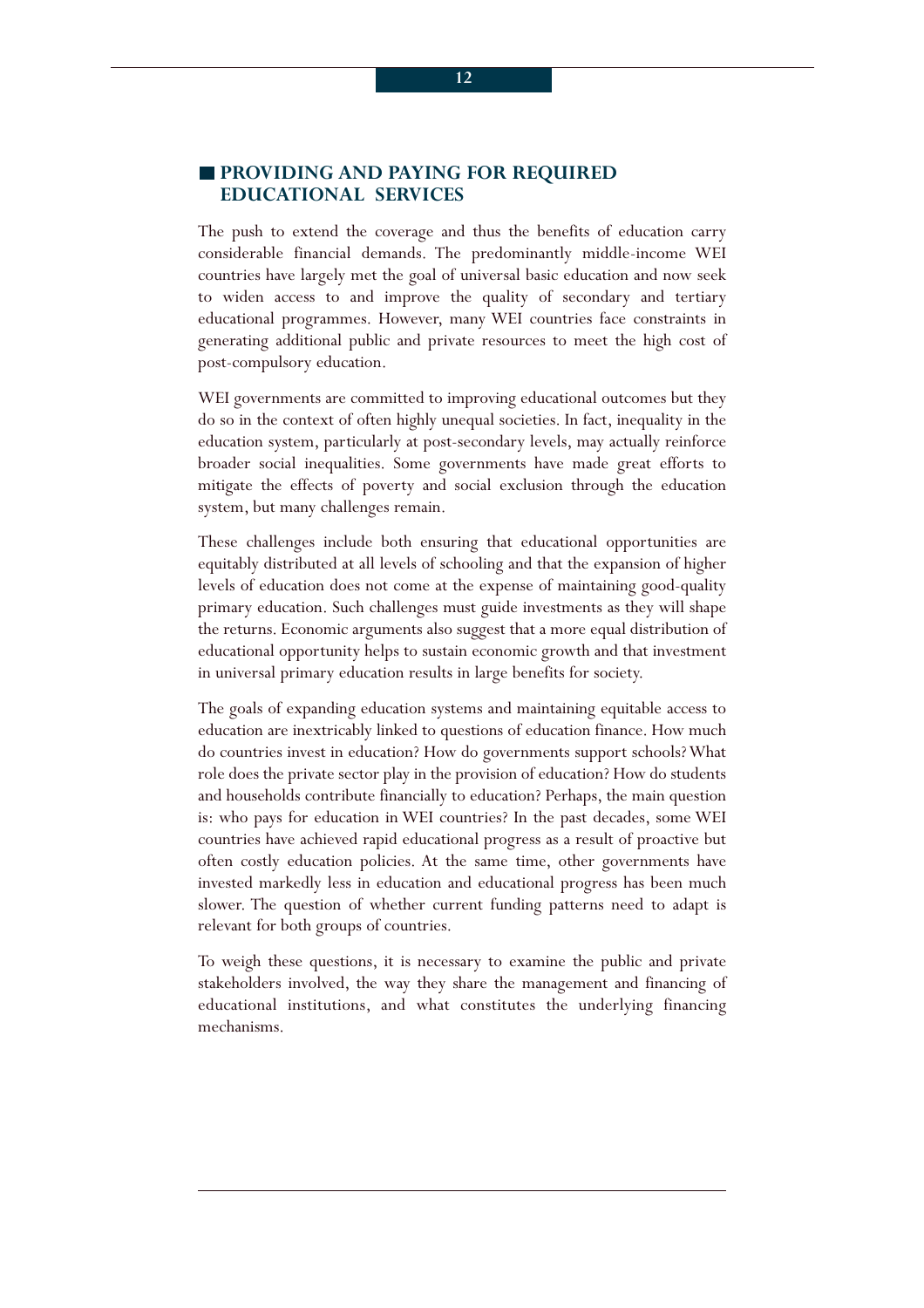Figure 4 shows that the level of public and private investment in education varies widely among WEI countries, from 1.2 per cent of GDP in Indonesia to 9.9 per cent of GDP in Jamaica. Private spending often makes a substantial contribution to overall levels of education spending.

The distribution of education expenditure roughly indicates the policy priorities in a country. In Zimbabwe and the Philippines, the majority of resources are focused on primary education where the majority of students in the system are found. In fact, the Philippines is the only WEI country where the share of expenditure devoted to primary education exceeds the share of primary students in the total school population. Generally, the ratio of spending to population is fairly similar at the primary and secondary levels.



Figure 4 Figure 4 Expenditure on education as a percentage of GDP, 1999 Expenditure on education as a percentage of GDP, 1999

*Source*: OECD/UNESCO WEI.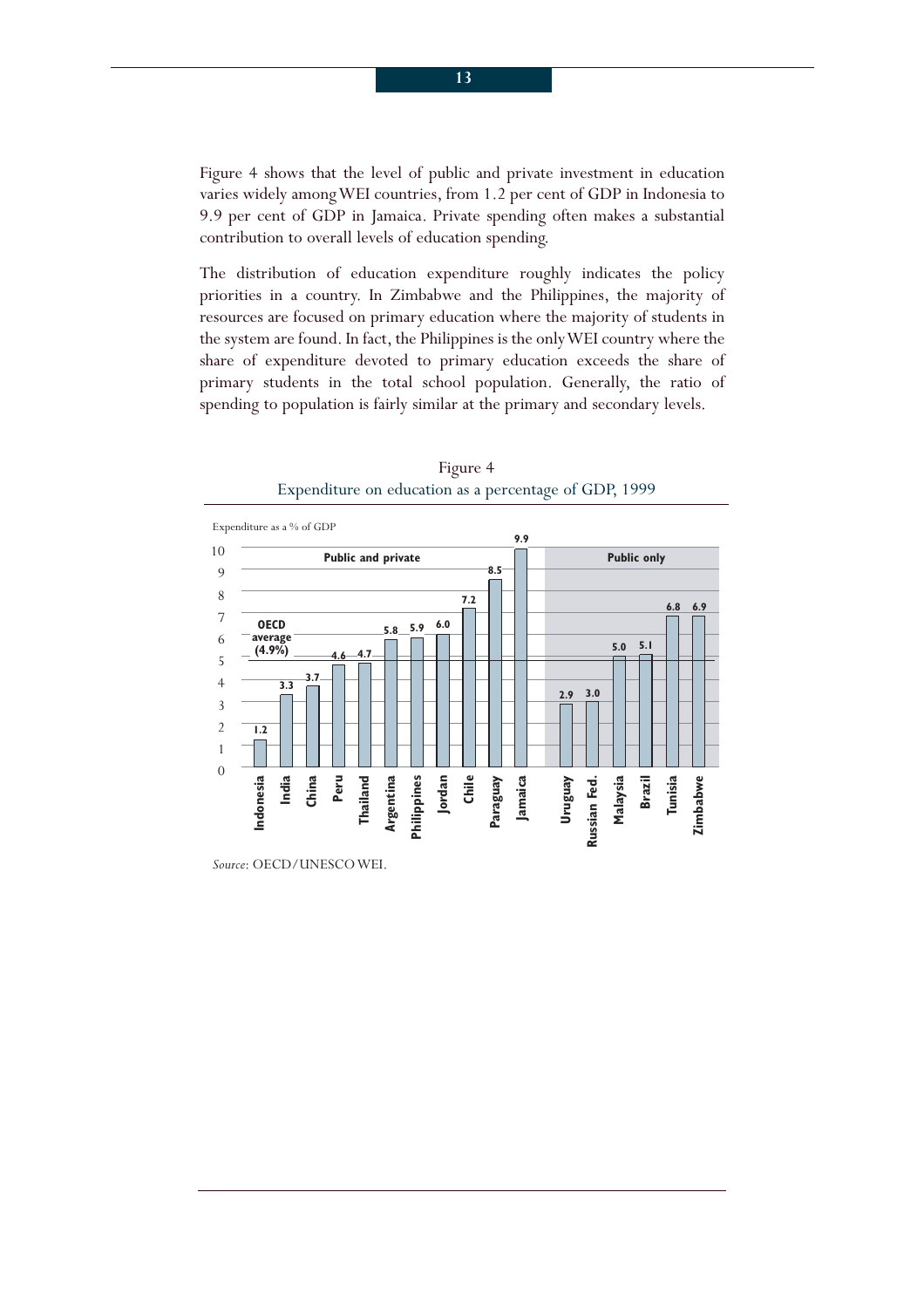This is much less the case at the tertiary level where the ratio of public spending is disproportionate to the share of students.The difference is particularly large in Zimbabwe where the share of total spending that goes towards tertiary education is 12 times more than the share of tertiary students. This difference is also apparent, to a lesser extent, in China and Tunisia. In Peru and the Philippines, the share of tertiary spending is almost twice the share of students.

The differences in costs per student by level of education can influence overall proportions of spending and constrain efforts to expand enrolments. For example, in Malaysia, costs are twice as high for a secondary student as for a primary pupil and eight times as high for a tertiary student. The relative difference in costs is highest in China, Brazil and Indonesia where the cost of a tertiary student is more than 12 to 16 times the cost of a primary student. In China and Indonesia, the relative cost per secondary student is more than twice that of a primary one. Differences in costs between primary and other levels of education are more moderate in the Philippines, Uruguay and Peru.



Figure 5 Figure 5

*Source*: OECD/UNESCO WEI.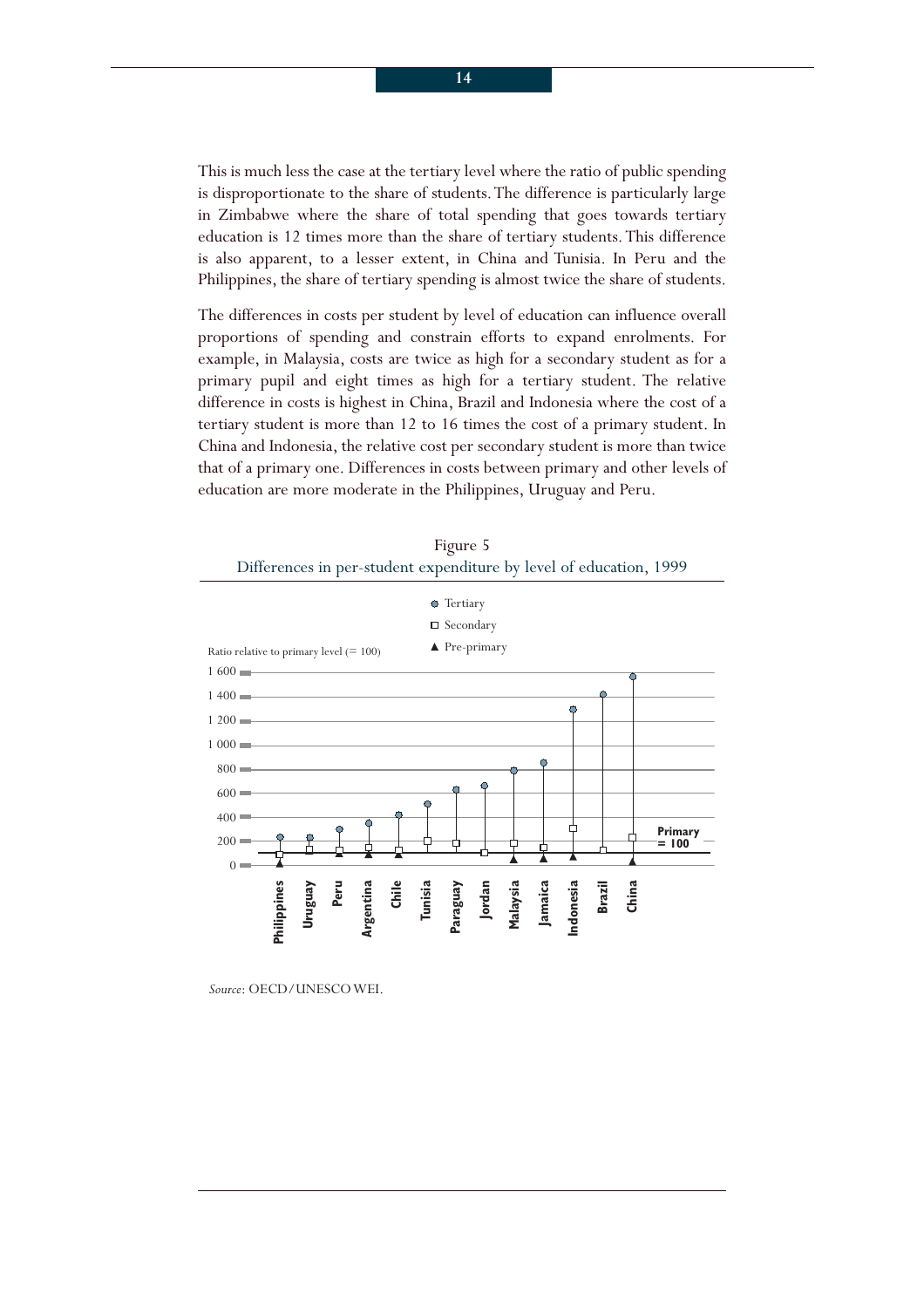In light of public budget constraints, it is often argued that efforts to expand the coverage of secondary and post-secondary education institutions can move ahead only with greater cost-sharing and the wider implementation of 'user fees' for educational services. The argument continues that, from the perspective of equity, greater cost-recovery should be sought at higher levels of education where individual returns are the highest. Others argue that such an approach may come at the expense of equitable access for post-secondary education among poorer households and individuals. Concerns have been raised that extending user fees in the education system creates barriers to participation and undermines a commitment to equality of educational opportunity, a commitment that is also important to national economic and social goals. Maintaining the balance between these two positions is often a difficult challenge for WEI governments.

New funding strategies aim not only at mobilizing the required resources from a wider range of public and private sources but also at providing a broader range of learning opportunities and improving the efficiency of schooling. In the majority of WEI countries, publicly funded primary and secondary education is organized and delivered by public institutions. In a fair number of WEI countries public funds are transferred to private institutions or given directly to households to spend on educational services. In the former case, the final spending and delivery of education can be regarded as subcontracted by governments to non-governmental institutions whereas, in the latter case, students and their families choose the type of institution that best meets their requirements. In fact, in most WEI countries, a proportion of public funding goes towards private schools and, at the same time, there are significant private contributions to public schools. Other types of distinctions between public and private can be more relevant than sources of funding, including ownership of property and buildings, and control over curriculum, admissions, teacher appointments and payment, and supplies.

There are large differences in household expenditure per student across WEI countries. For primary and secondary levels of education, the share of private expenditure ranges from 2 per cent in Jordan to 30 per cent in Chile. Such private spending on education includes direct payments to educational institutions that take on several different forms: student tuition or fees; other fees charged for educational services; fees paid for lodging, meals, health care and other welfare services provided to students by and at educational institutions.While most expenditure goes towards fees and other costs related to private schools, a certain proportion is spent on public schools. At the tertiary level, the proportion of costs per student that is made up by private contributions is considerably larger. The share is by far the highest in Chile (73 per cent) followed by Indonesia (48 per cent), then Peru (45 per cent), even though enrolment levels in these countries vary considerably.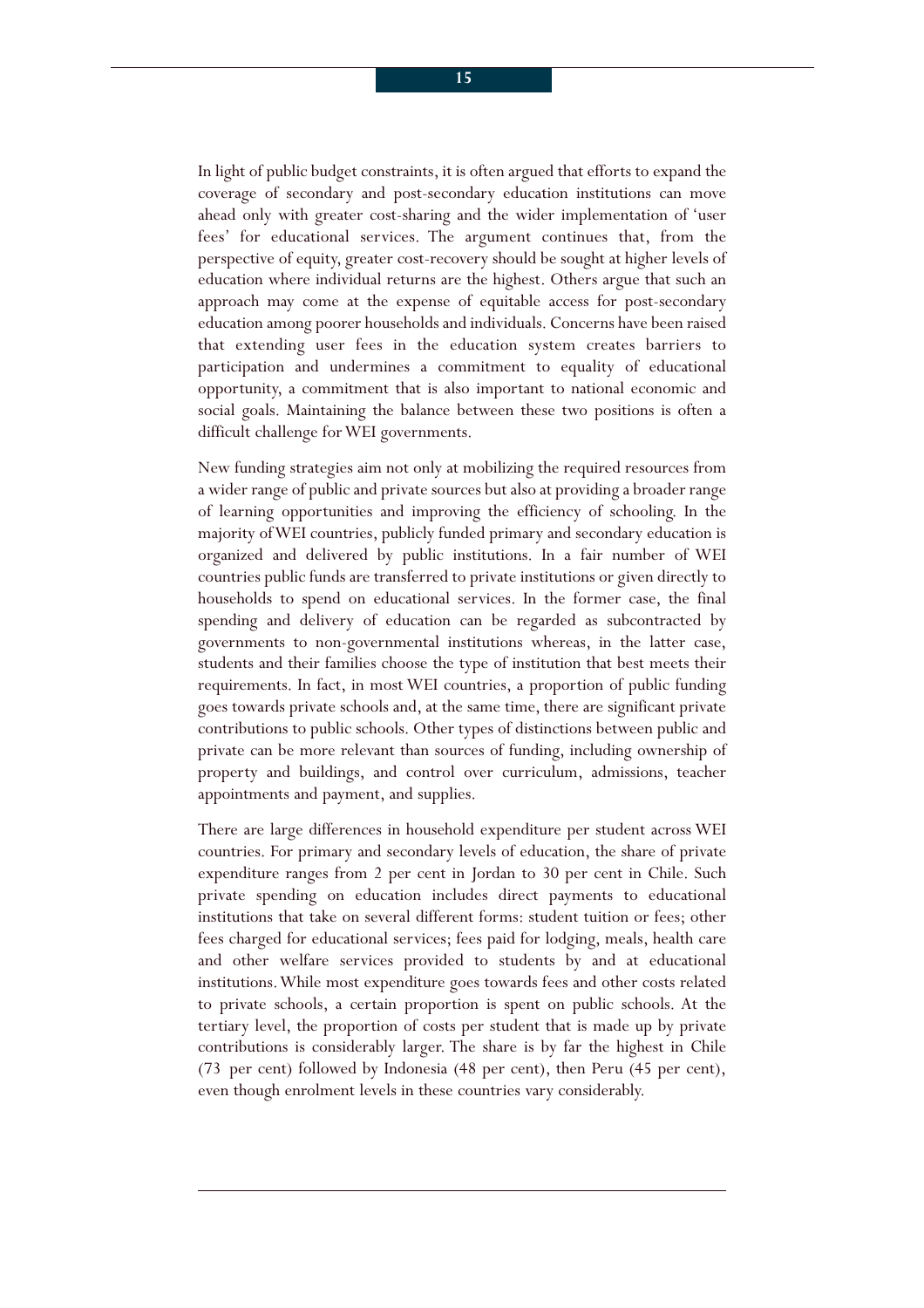

Figure 6 Figure 6 Distribution of education expenditure by source of funds, 1999 Distribution of education expenditure by source of funds, 1999

public sources.

The level of household expenditure often depends on the type of school, as public schools require fewer fees than government-dependent or independent private schools. For example, in Paraguay, students and households play only a very small role in the financing of education in public schools. Parents make voluntary contributions to primary schools to provide additional funds for maintenance and supplies which are not covered by the state budget. In upper secondary education, families pay an annual tuition fee and other fees paid directly to the school. By contrast, in government-dependent private schools in Paraguay, private households pay tuition and fees at all levels since the state does not pay the salaries of all teachers. In independent private schools, private households pay tuition and fees that must cover the full cost of provision since the state does not subsidize independent private schools.

In some WEI countries, such as Indonesia, tuition fees for both public and private schools are set by the state. In other countries, fees are set only for the public sector and are unregulated in the private sector. In a number of WEI countries, parent-teacher associations play an important role in setting fee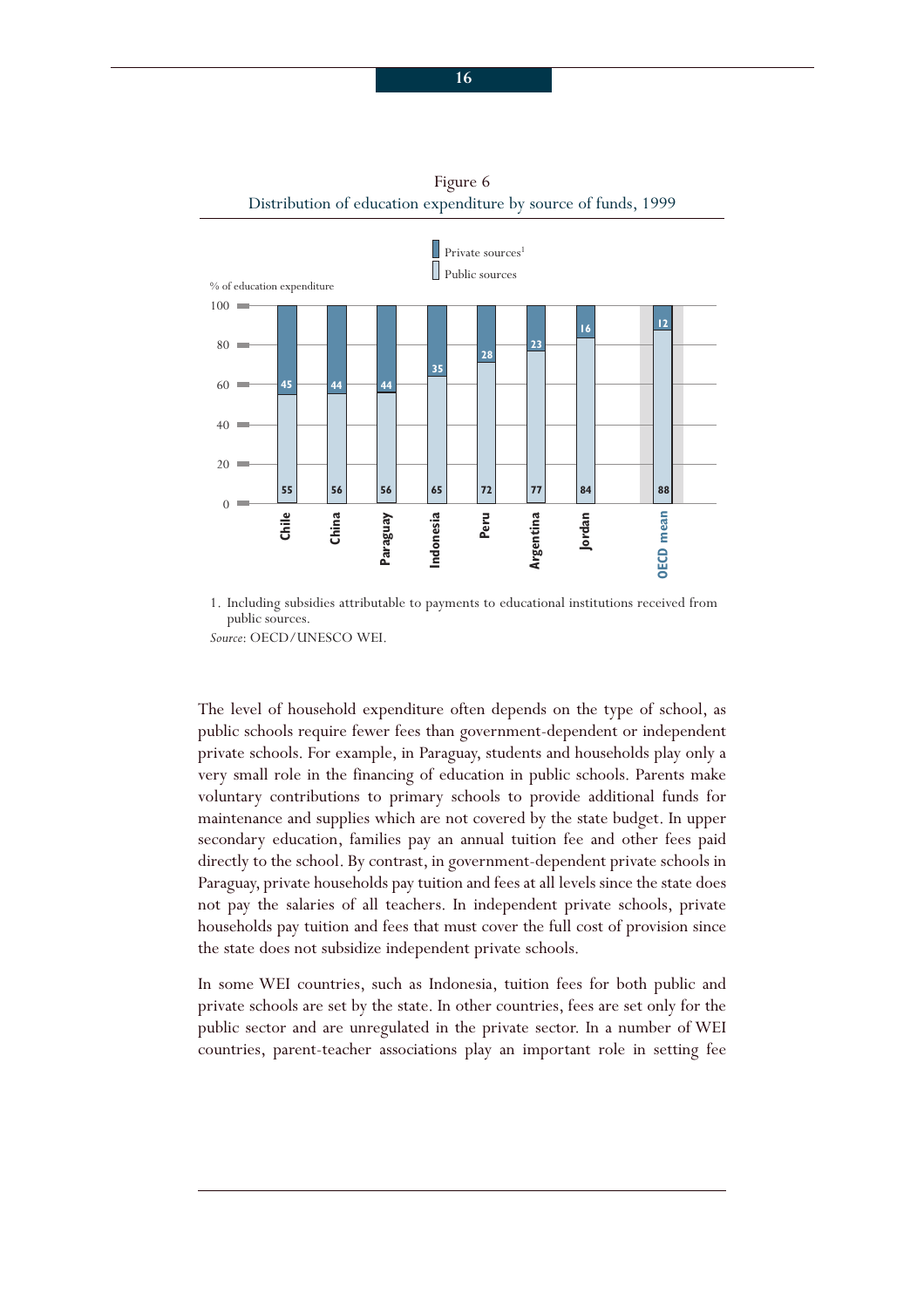structures, collecting fees from households and sometimes allocating expenditure at the primary and secondary school levels. These fees often support school activities, primarily extra-curricular activities and sports events.

At the tertiary level of education, private contributions (and private providers) are much more prominent in WEI countries than in most OECD countries. While expansion of higher education should permit more equitable access, what often happens instead is a strengthening of exclusion mechanisms. Thus the issue of equal access to secondary and tertiary education should be considered relatively more important in countries with high levels of socioeconomic disparities. Low-income families cannot meet the cost of higher levels of education and this barrier, some feel, may even serve to discourage students from achieving good results, even as early as primary school.

Private schooling, whether financed through public or private sources or through a combination of both, has arisen as a response to different contexts. One of the more common contexts is where private schools meet excess demand due to shortfalls in public-sector supply. Private schools have also emerged in response to differentiated demand, i.e. offering specific educational opportunities that are not provided by the state.These range from elite academies to schools with religious content and those that cater to dropouts from public schools.Thus, across WEI countries, the term 'private school' is interpreted in many different ways.

The distribution of enrolment across types of educational institutions reflects the relative importance of the private sector in educational provision. In 9 out of 16 WEI countries, the proportion of private primary enrolment exceeds 10 per cent. Zimbabwe has the largest proportion of private primary enrolment with almost 9 in 10 children enrolled in government-dependent primary schools that are managed at the community level. The smallest proportion is found in the Russian Federation (0.4 per cent) where less than a decade ago private schools were illegal. In comparison to OECD countries, WEI countries have a somewhat higher proportion of primary students enrolled in the private sector. The majority of OECD countries have, on average, about 1 in 10 pupils enrolled in private schools at the primary level. At the secondary level, private enrolments are more prevalent and the share found in WEI countries is closer to that found in OECD countries. Nonetheless, at each educational level, almost every WEI country exceeds the OECD average share for independent private enrolment.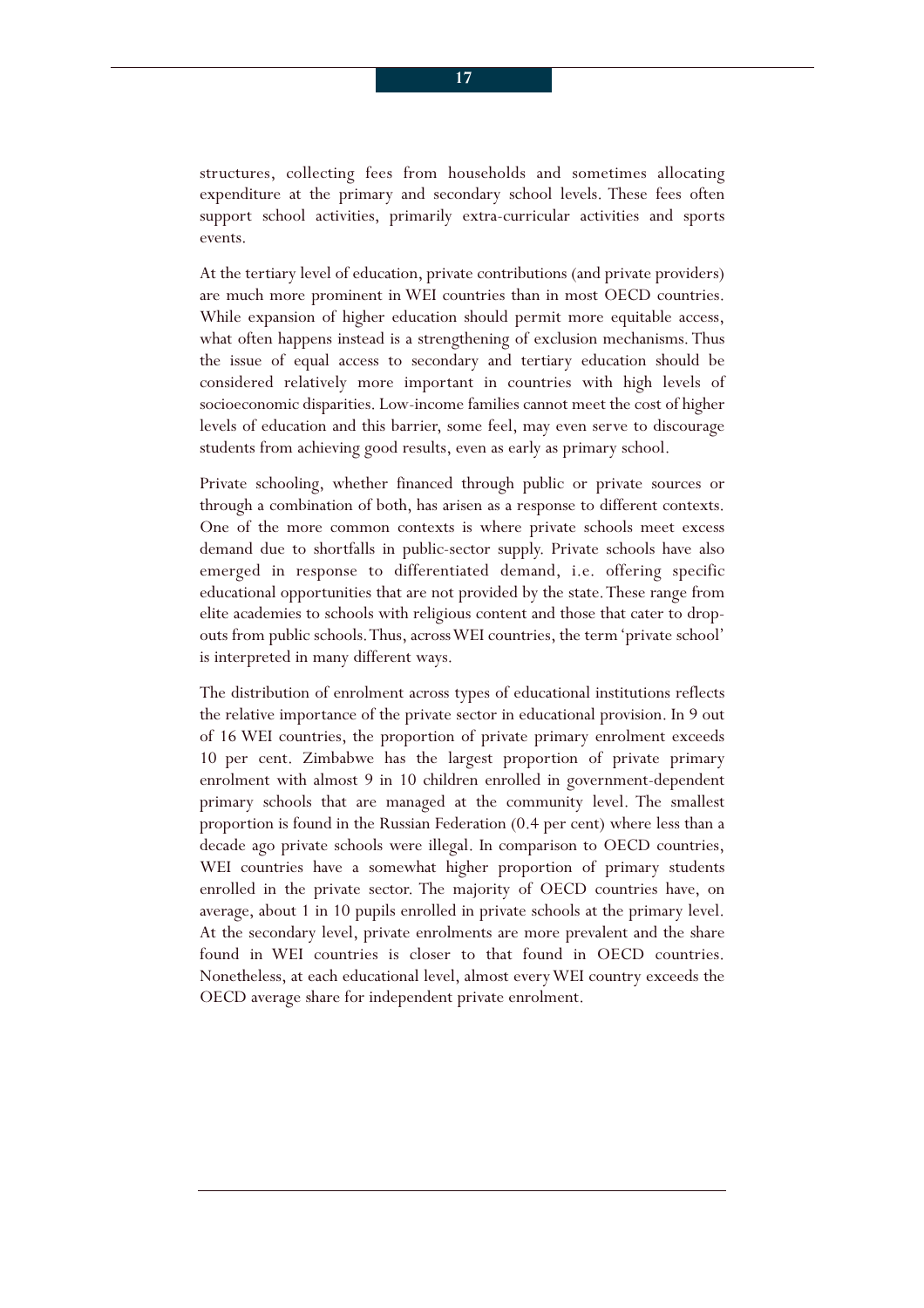An intriguing question arises about the relationship between the management of educational institutions and the quality of their learning outcomes.There is some evidence available from international assessments such as the *Primer Estudio Internacional Comparativo* (PEIC) and the OECD *Programme for International Student Assessment* (PISA). However, the outcomes from these analyses remain mixed and often do not suggest significant effects associated with public or private school management once other factors, such as differences in the socioeconomic intake of schools, have been taken into account.

Cost-sharing among participants in the education system and society as a whole is an issue that is under discussion in many WEI countries and is likely to become more prominent in the future.This question is especially relevant at the beginning and ending stages of education – pre-primary and tertiary education – where full or nearly full public funding is less common than at other levels. The expansion of education appears to imply a proportional increase in resources, but governments are proving increasingly unable to cope with the high costs of developing higher education.

As new client groups participate in a wide range of educational programmes and have more opportunities made available by increasing numbers of providers, governments will need to continue forging partnerships to mobilize the necessary resources to pay for education. Moreover, the challenge to design new policies that allow the different actors and stakeholders to participate more fully in the education process and to share costs and benefits equitably will be even greater.

It is important to re-iterate that while expansion of higher levels of education should permit more equitable access, what often happens instead is a strengthening of exclusion mechanisms. Issues of access to secondary and tertiary education should be considered relatively more important in countries with high levels of socioeconomic disparities. As the role of private sources changes in funding education, attention is needed to ensure that the balance between public and private support does not shift so far as to create barriers for potential learners rather than opening the doors of opportunity.